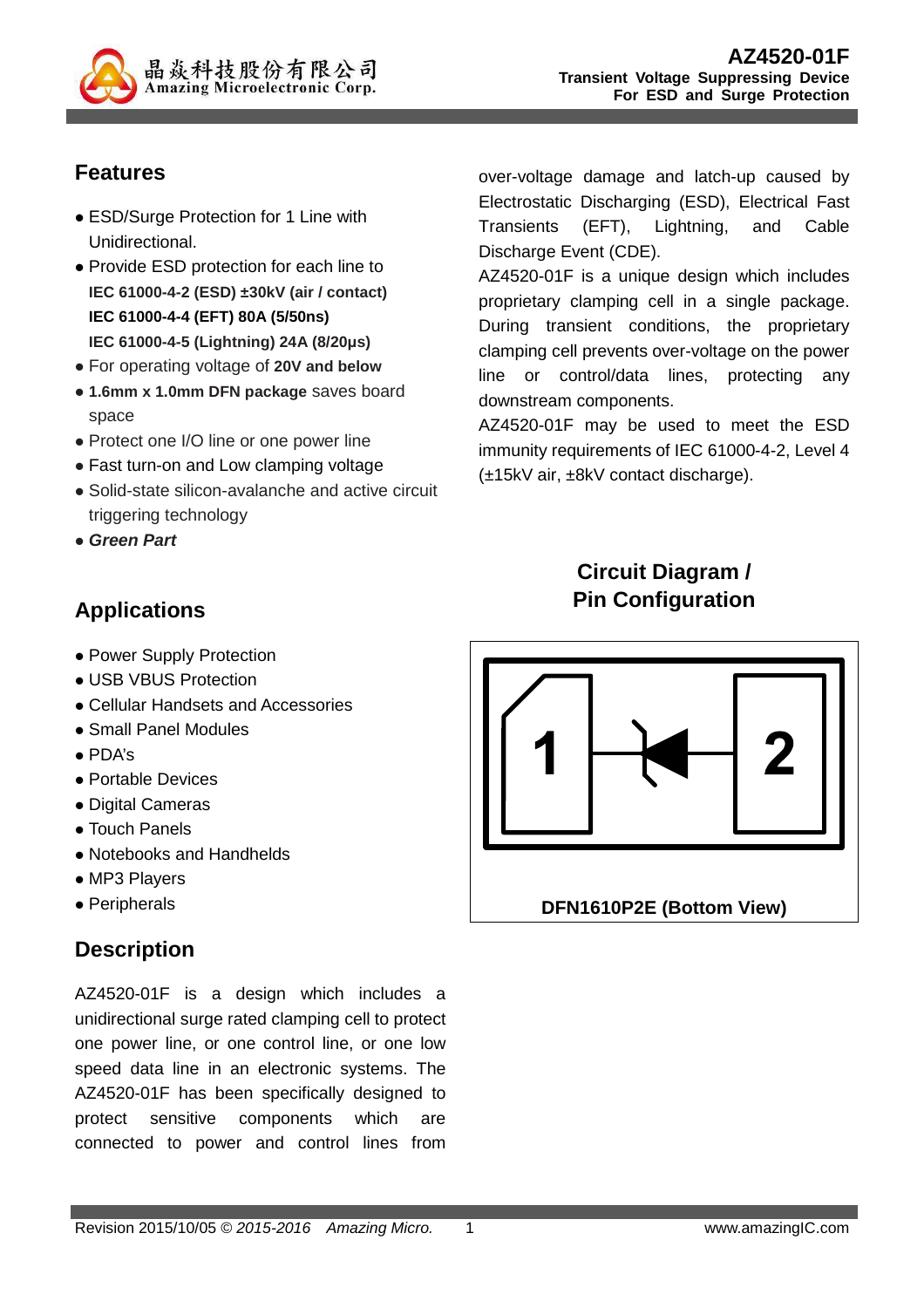

#### **SPECIFICATIONS**

| <b>ABSOLUTE MAXIMUM RATINGS</b>                |                        |                 |              |  |
|------------------------------------------------|------------------------|-----------------|--------------|--|
| <b>PARAMETER</b>                               | <b>SYMBOL</b>          | <b>RATING</b>   | <b>UNITS</b> |  |
| Peak Pulse Current ( $tp = 8/20\mu s$ )        | <b>I</b> pp            | 24              | A            |  |
| Operating Supply Voltage (pin-1 to pin-2)      | $V_{DC}$               | 22              | V            |  |
| pin-1 to pin-2 ESD per IEC 61000-4-2 (Air)     | $V_{ESD-1}$            | ±30             | kV           |  |
| pin-1 to pin-2 ESD per IEC 61000-4-2 (Contact) | $V_{ESD-2}$            | ±30             | kV           |  |
| <b>Lead Soldering Temperature</b>              | ${\sf T}_{\sf SOL}$    | 260 (10 sec.)   | $^{\circ}C$  |  |
| <b>Operating Temperature</b>                   | $T_{OP}$               | $-55$ to $+85$  | $^{\circ}C$  |  |
| Storage Temperature                            | ${\sf T}_{\text{STO}}$ | $-55$ to $+150$ | $\rm ^{o}C$  |  |

| <b>ELECTRICAL CHARACTERISTICS</b> |                       |                                                              |             |            |            |              |
|-----------------------------------|-----------------------|--------------------------------------------------------------|-------------|------------|------------|--------------|
| <b>PARAMETER</b>                  | <b>SYMBOL</b>         | <b>CONDITIONS</b>                                            | <b>MINI</b> | <b>TYP</b> | <b>MAX</b> | <b>UNITS</b> |
| <b>Reverse Stand-Off</b>          |                       |                                                              |             |            |            | V            |
| Voltage                           | $V_{RWM}$             | pin-1 to pin-2, $T=25$ °C                                    |             |            | 20         |              |
| Reverse Leakage                   |                       | $V_{RWM}$ = 20V, T=25 °C, pin-1 to                           |             |            |            |              |
| Current                           | $I_{\text{Leak}}$     | pin-2                                                        |             |            | 1          | μA           |
| Reverse Breakdown                 |                       | $I_{\text{BV}}$ = 1mA, T=25 °C, pin-1 to                     |             |            |            | V            |
| Voltage                           | $V_{BV}$              | pin-2                                                        | 22.8        |            | 26         |              |
| Forward Voltage                   | $V_F$                 | $I_F = 15 \text{mA}$ , T=25 °C, pin-2 to                     | 0.6         |            | 1.2        | V            |
|                                   |                       | pin-1                                                        |             |            |            |              |
| <b>Surge Clamping</b>             | V <sub>CL-surge</sub> | $I_{PP}$ =5A, tp=8/20 $\mu$ s, T=25 °C,                      |             | 25.5       |            | V            |
|                                   |                       | pin-1 to pin-2                                               |             |            |            |              |
| Voltage                           |                       | $I_{PP}$ =24A, tp=8/20 $\mu$ s, T=25 °C,                     |             |            |            |              |
|                                   |                       | pin-1 to pin-2                                               |             | 30.7       |            | V            |
|                                   |                       |                                                              |             |            |            |              |
| <b>ESD Clamping</b>               | $V_{\text{clamp}}$    | IEC 61000-4-2 +8kV $(ITIP =$<br>16A), T=25 °C, Contact mode, |             | 25.5       |            | V            |
| Voltage (Note 1)                  |                       | pin-1 to pin-2                                               |             |            |            |              |
|                                   |                       |                                                              |             |            |            |              |
| <b>ESD Dynamic</b>                |                       | IEC 61000-4-2 0~+8kV, T=25                                   |             |            |            |              |
| <b>Turn-on Resistance</b>         | $R_{\text{dynamic}}$  | °C, Contact mode, pin-1 to<br>pin-2                          |             | 0.03       |            | Ω            |
| Channel Input                     |                       | $V_R = 0V$ , f = 1MHz, T=25 °C,                              |             |            |            |              |
| Capacitance                       | $C_{\text{IN}}$       | pin-1 to pin-2                                               |             | 240        |            | рF           |
|                                   |                       |                                                              |             |            |            |              |

Note 1: ESD Clamping Voltage was measured by Transmission Line Pulsing (TLP) System.

TLP conditions:  $Z_0 = 50\Omega$ ,  $t_p = 100$ ns,  $t_r = 1$ ns.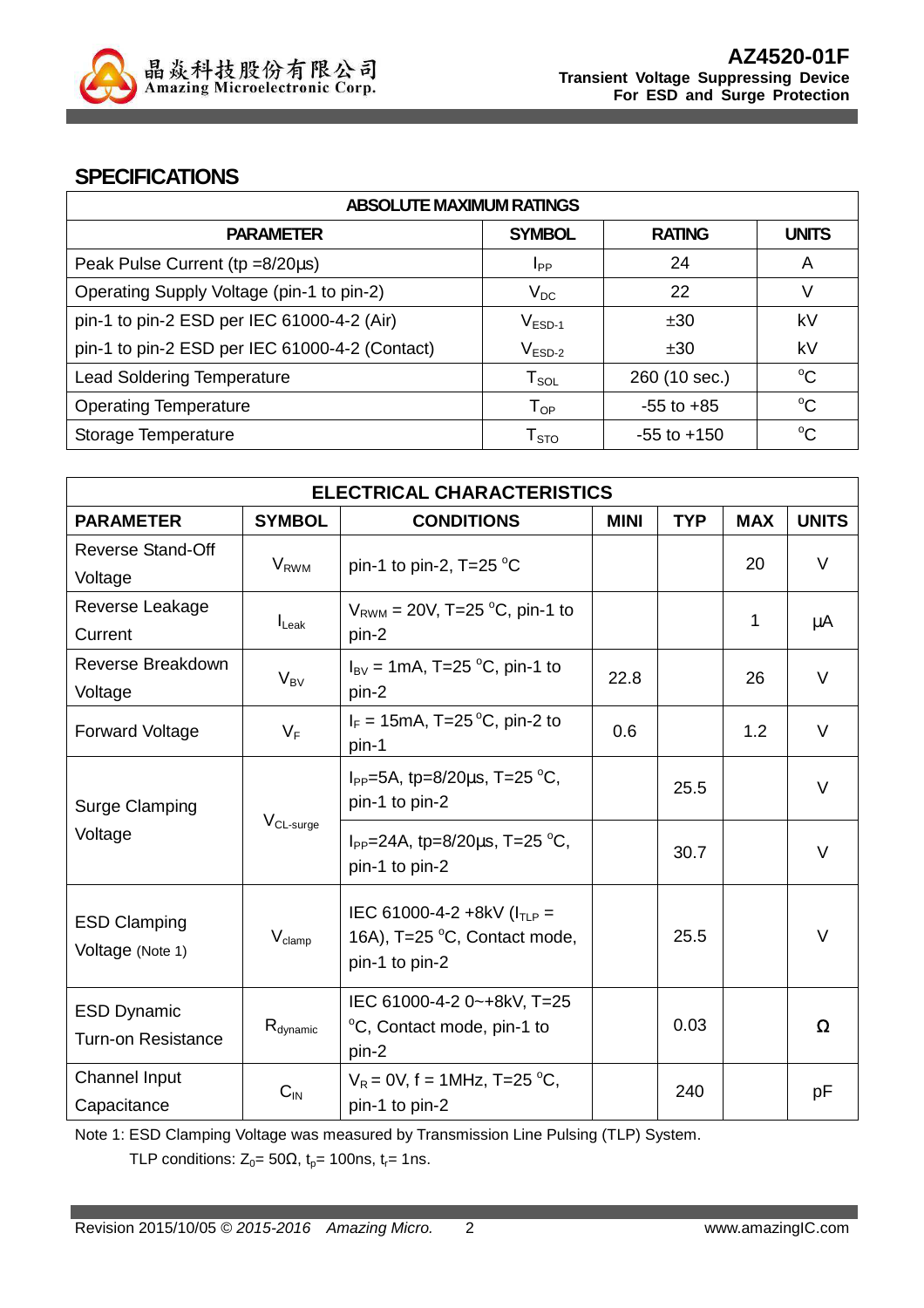

# **Typical Characteristics**







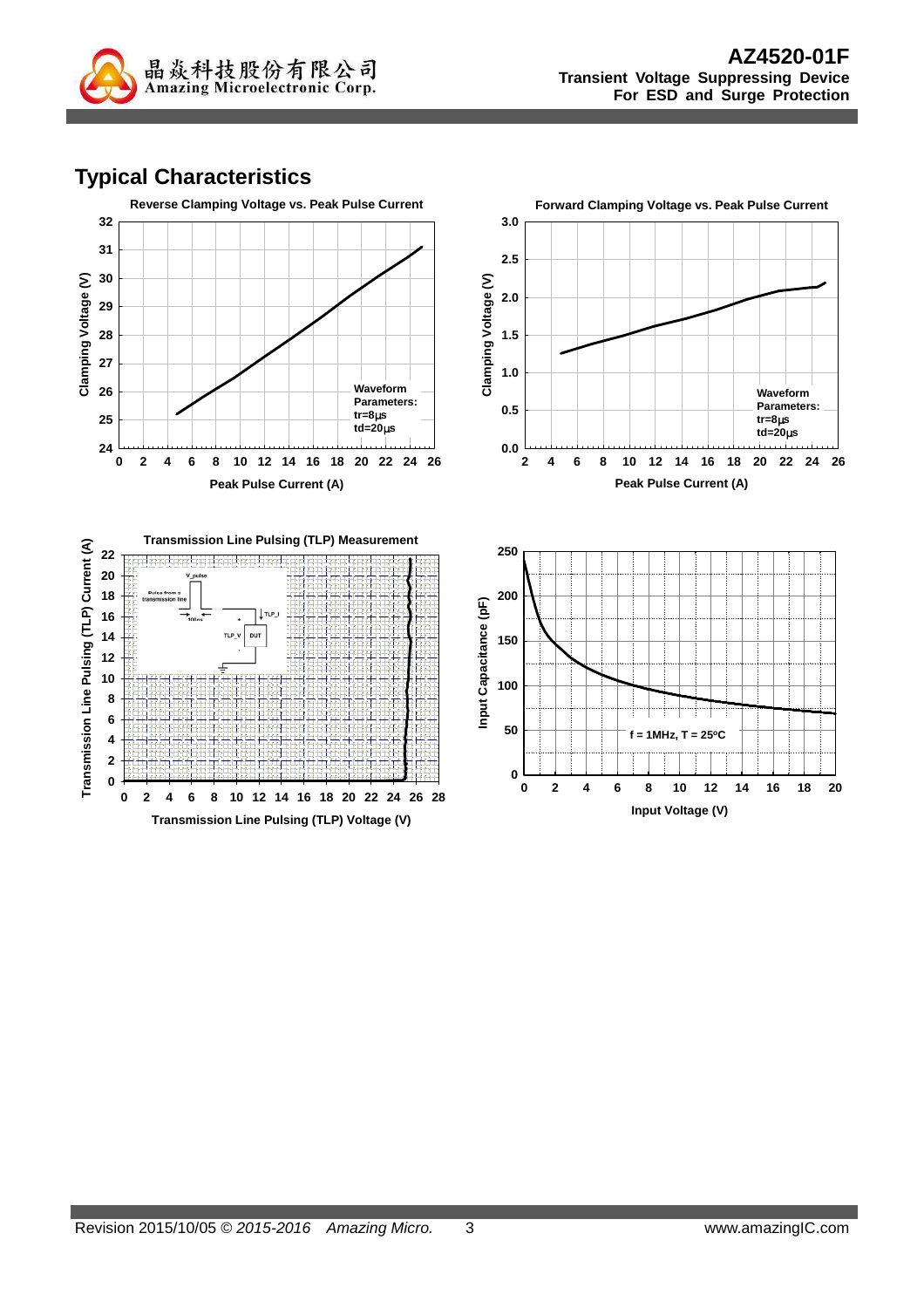

# **Applications Information**

The AZ4520-01F is designed to protect one line against System ESD/EFT/Lightning pulses by clamping them to an acceptable reference.

The usage of the AZ4520-01F is shown in Fig. 1. Protected lines, such as data lines, control lines, or power lines, are connected at pin 1. The pin 2 should be connected directly to a ground plane on the board. All path lengths connected to the pins of AZ4520-01F should be kept as short as possible to minimize parasitic inductance in the board traces.

In order to obtain enough suppression of ESD induced transient, good circuit board is critical. Thus, the following guidelines are recommended:

- Minimize the path length between the protected lines and the AZ4520-01F.
- Place the AZ4520-01F near the input terminals or connectors to restrict transient coupling.
- The ESD current return path to ground should be kept as short as possible.
- Use ground planes whenever possible.
- NEVER route critical signals near board edges and near the lines which the ESD transient easily injects to.



**Fig. 1**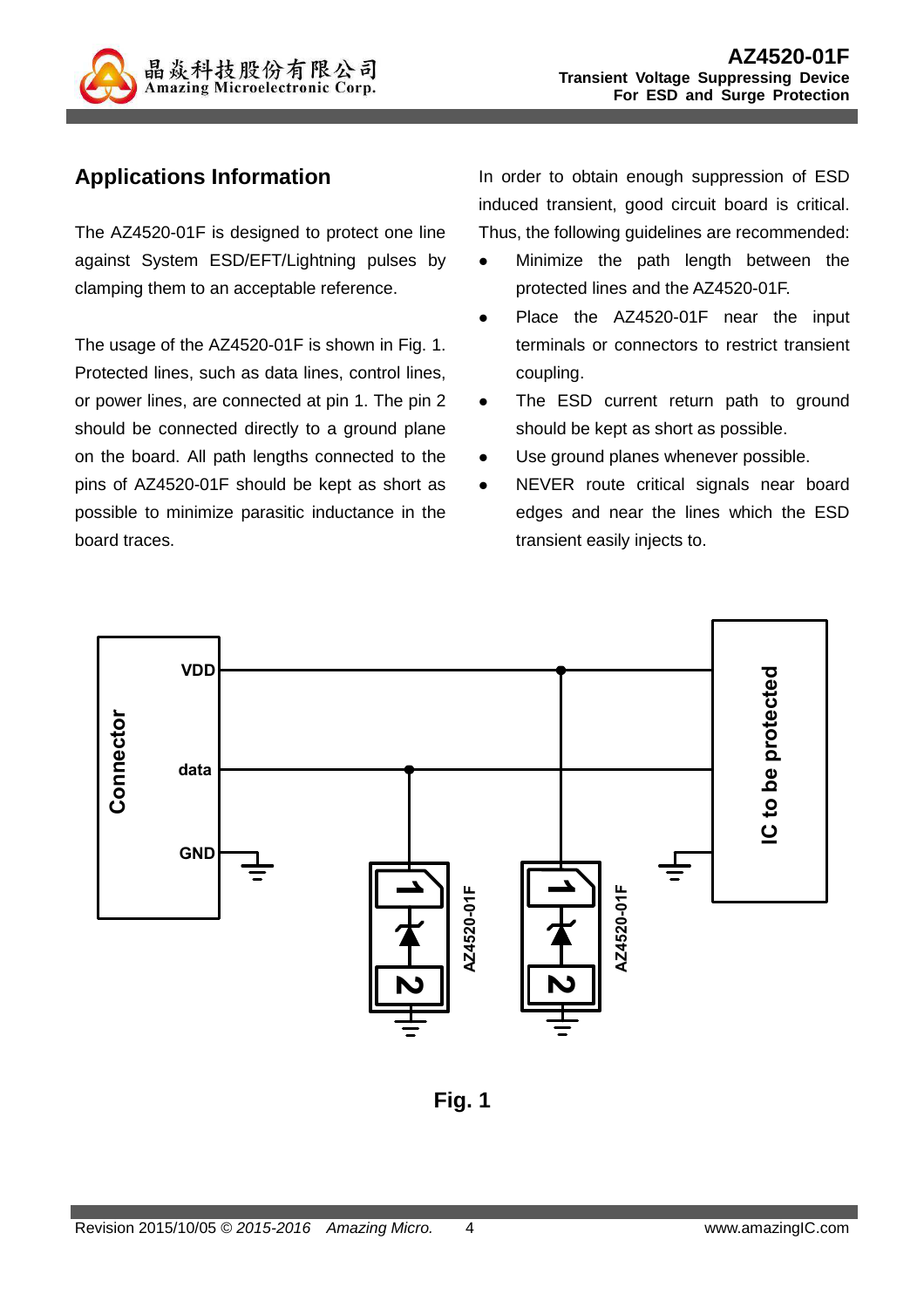

Fig. 2 shows another simplified example of using AZ4520-01F to protect the control lines, low speed data lines, and power lines from ESD transient stress.



**Fig. 2**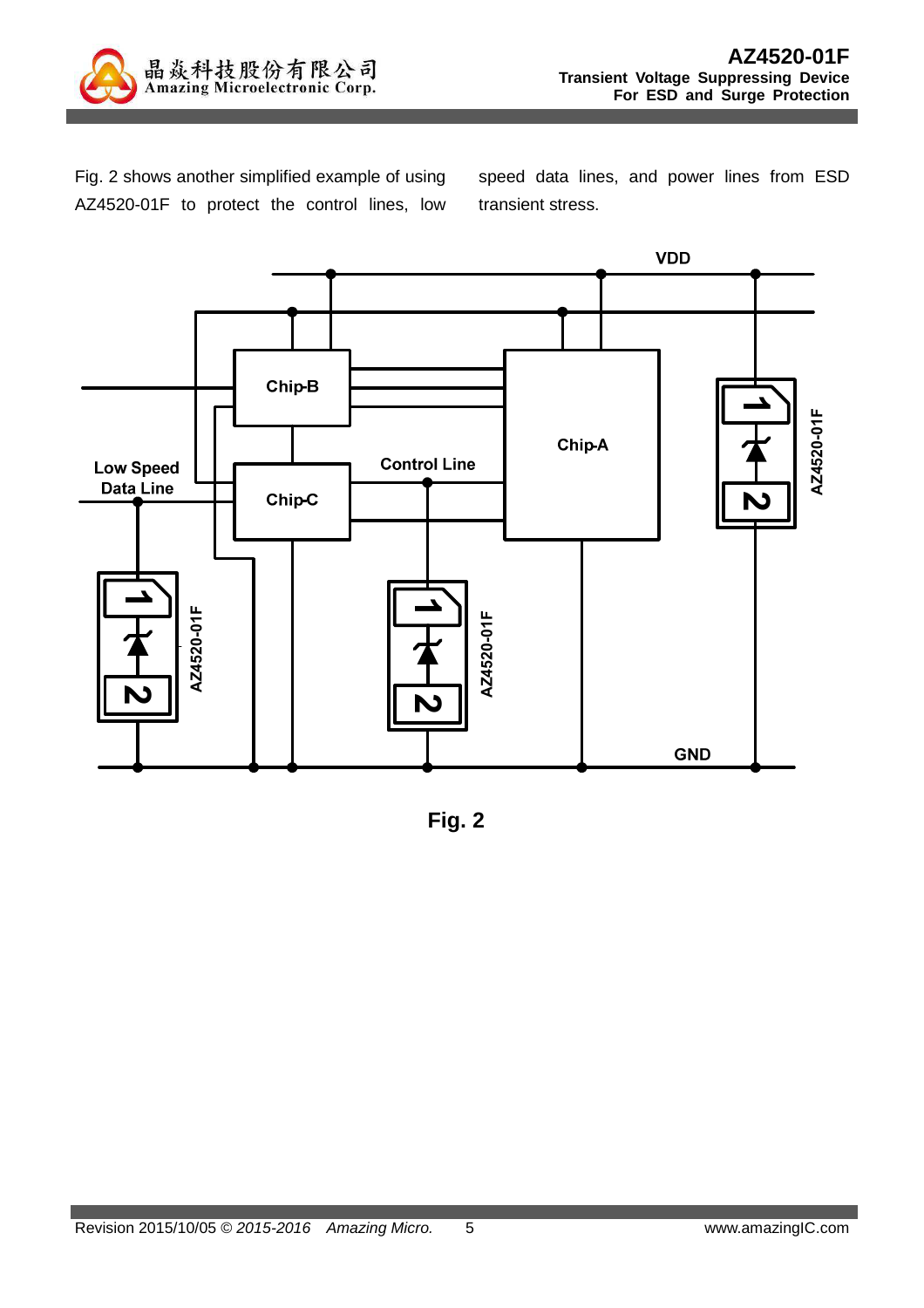

# **Mechanical Details**











**Side View**

## **PACKAGE DIMENSIONS**

| <b>SYMBOL</b>  | <b>Millimeter</b> |                |      |  |
|----------------|-------------------|----------------|------|--|
|                | Min.              | Typ.           | Max. |  |
| A              | 0.95              | 1.00           | 1.05 |  |
| в              | 1.55              | 1.60           | 1.65 |  |
| C              | 0.75              | 0.80           | 0.85 |  |
| D              | 0.45              | 0.50           | 0.55 |  |
| D <sub>1</sub> |                   | 0.02           | 0.05 |  |
| E              |                   | <b>1.10BSC</b> |      |  |
| F              | 0.10              | 0.15           | 0.20 |  |
| Н              | 0.15              | 0.20           | 0.25 |  |
| L              | 0.35              | 0.40           | 0.45 |  |

# **LAND LAYOUT**



#### Notes:

This LAND LAYOUT is for reference purposes only. Please consult your manufacturing partners to ensure your company's PCB design guidelines are met.